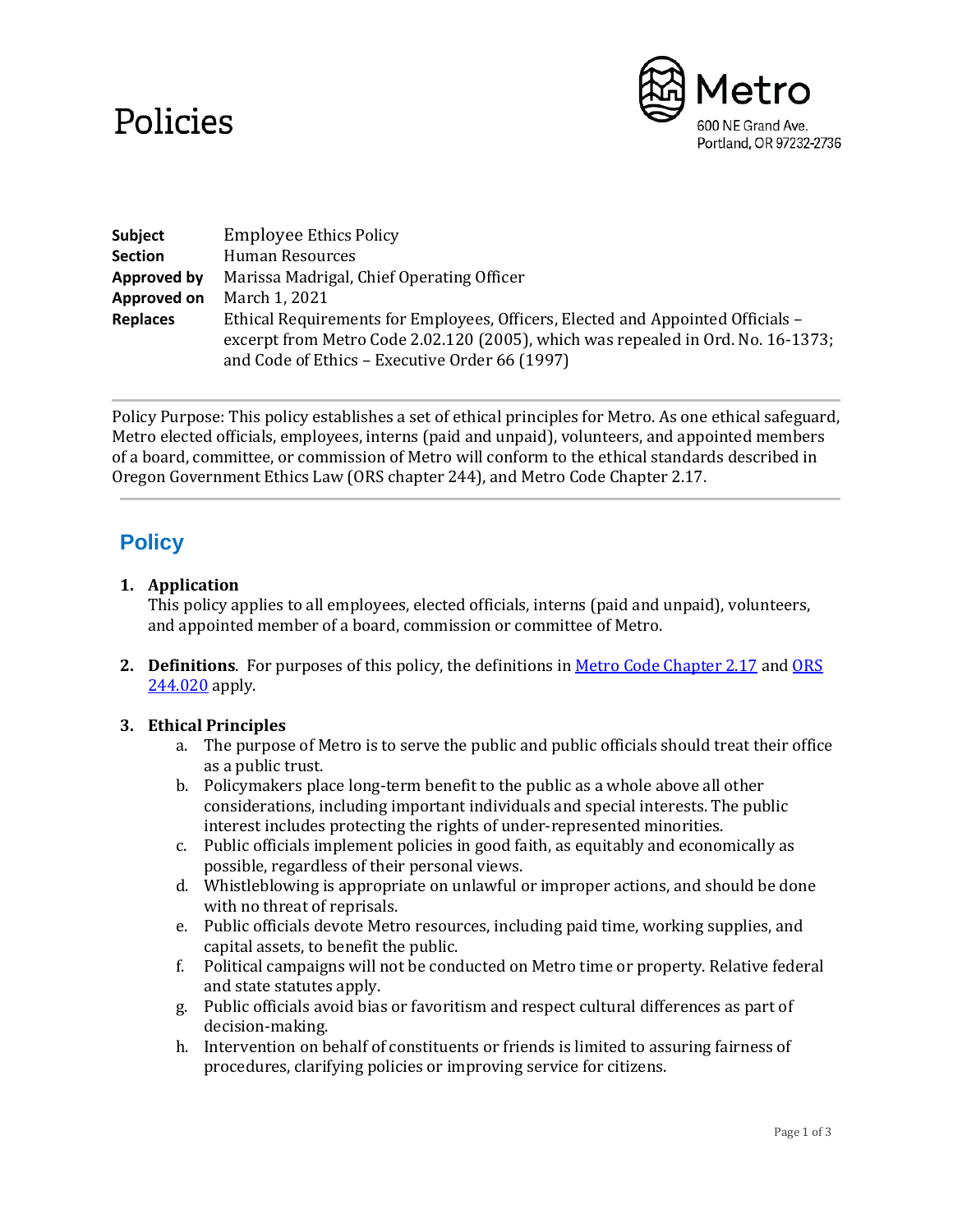i. Open government allows citizens to make informed judgments and to hold officials accountable. Metro public officials exercise their authority with open meetings and accessible public records.

#### **4. Ethical Requirements.**

### a. **Conflicts of Interest**.

- i. Public officials are expected to recognize the possibility of a potential or actual conflict of interest they may have, and requirements to disclose the conflict.
- ii. Public officials must comply with the requirements of ORS 244.120 and 244.130, as well as Metro Code 2.17.050 and 2.17.060, concerning actual and potential conflicts of interest. Links to these materials are included in the references section below. In addition, the Oregon Government Ethics Commission publishes ["A Guide for Public Officials"](https://www.oregon.gov/ogec/Pages/Guide-for-Public-Officials.aspx), which provides additional guidance.
- iii. Metro employees will complete and renew their Conflict of Interest Disclosure on an annual basis as required by the Conflict of Interest Disclosure Policy.

#### **b. Gifts.**

- i. Public officials are expected to understand the limitations on receiving or accepting gifts in state law and Metro Code, which generally limit the acceptance or offering of a gifts in excess of an aggregate value of \$50 from any single source in any calendar year.
- ii. Public officials must comply with the requirements of ORS 244.025, as well as Metro Code 2.17.025 and 2.17.030. Links to these materials are included in the references section below. In addition, the Oregon Government Ethics Commission publishes *["A Guide for Public Officials"](https://www.oregon.gov/ogec/Pages/Guide-for-Public-Officials.aspx)* which provides additional guidance.

#### **c. Use of Position.**

- i. Public officials must not use their official position or office to obtain financial gain or avoid financial detriment for the public official, a relative or member of the household of the public official, or any business with which the public official or a relative or member of the household of the public official is associated, except as provided in ORS 244.040 and Metro Code 2.17.040.
- ii. Public officials are expected to be aware of and comply with the other prohibited actions in ORS 244.040 and Metro Code 2.17.040, which include the pledge or promise of future employment, use of confidential information, and representation of clients for a fee before Metro Council.
- iii. Links to ORS chapter 244 and Metro Code 2.17 are included in the references section below. In addition, the Oregon Government Ethics Commission publishes ["A Guide for Public Officials"](https://www.oregon.gov/ogec/Pages/Guide-for-Public-Officials.aspx) which provides additional guidance.

#### **References**

Metro Code Chapter 2.17: Code of Ethics, Statements of Economic Interest, and Requirements for Lobbyists ORS 244.010– 244.179 (Oregon Government Ethics Law, including gifts, prohibited use of position, honoraria, conflicts of interest, filing of statements of economic interest):

[https://www.oregonlegislature.gov/bills\\_laws/ors/ors244.html](https://www.oregonlegislature.gov/bills_laws/ors/ors244.html) OAR chapter 199, division 5 (Gifts):